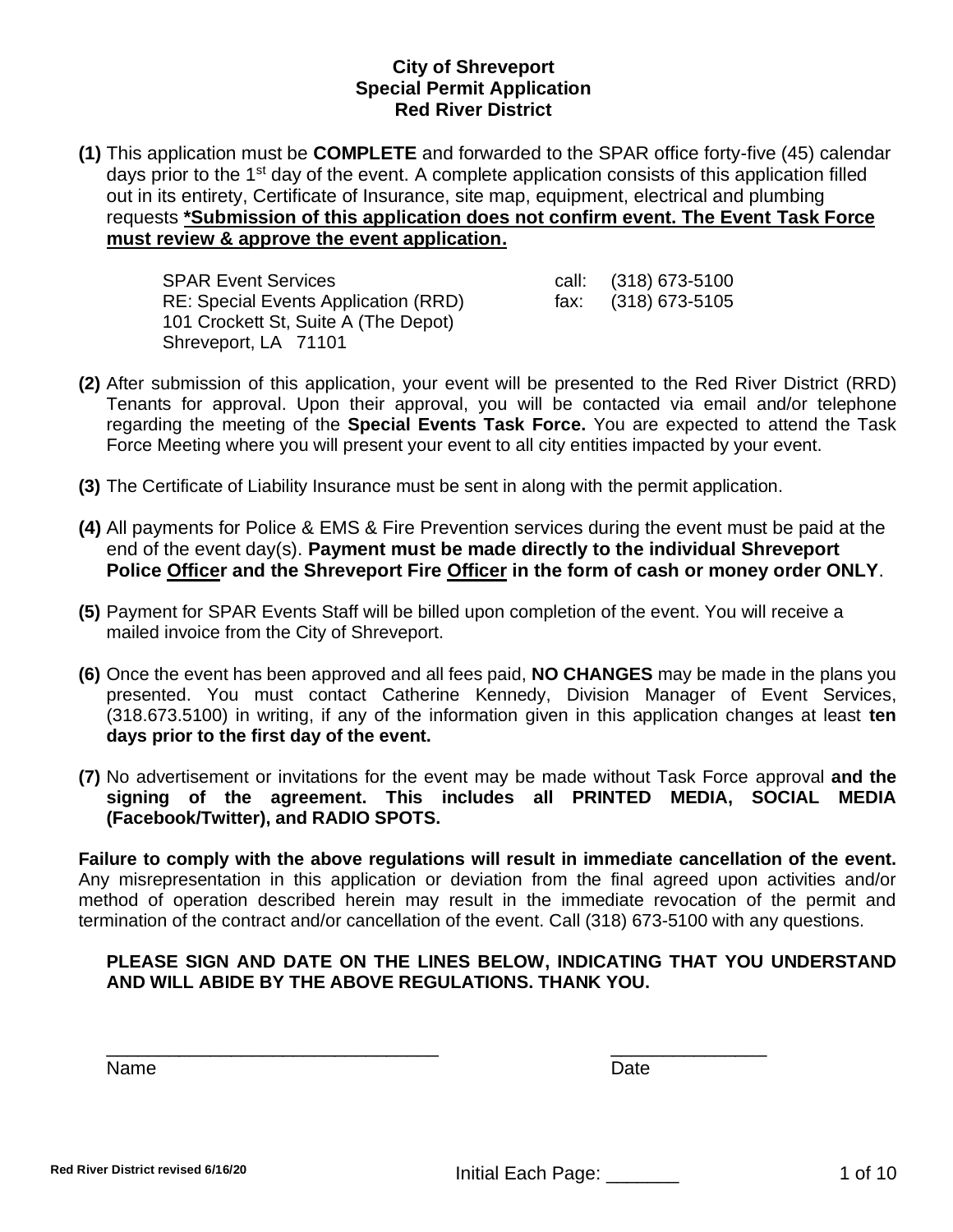| <b>EVENT INFORMATION</b>                                                                                                                                                                                                                               |                                                                                     | All RRD Events must be free and open to the public |                                                                                    |  |         |  |  |
|--------------------------------------------------------------------------------------------------------------------------------------------------------------------------------------------------------------------------------------------------------|-------------------------------------------------------------------------------------|----------------------------------------------------|------------------------------------------------------------------------------------|--|---------|--|--|
|                                                                                                                                                                                                                                                        |                                                                                     |                                                    |                                                                                    |  |         |  |  |
| Location of Event: Red River District (RRD), Under the Texas Street Bridge                                                                                                                                                                             |                                                                                     |                                                    |                                                                                    |  |         |  |  |
| Is this event a Run or a Walk? $\Box$ Yes $\Box$ No If YES, please include a map of Run/Walk Route.                                                                                                                                                    |                                                                                     |                                                    |                                                                                    |  |         |  |  |
| Does this event require the closure of Commerce $St. ?$ No or select exact closures next:                                                                                                                                                              |                                                                                     |                                                    |                                                                                    |  |         |  |  |
| ◯ Crockett to Milam ◯ Milam to Bridge ◯ Pedestrian Walk only ◯ Bridge to Travis                                                                                                                                                                        |                                                                                     |                                                    |                                                                                    |  |         |  |  |
| Type of Event: (Select ALL that apply)                                                                                                                                                                                                                 |                                                                                     |                                                    |                                                                                    |  |         |  |  |
| □ Concert □ Festival □ Sports □ Public Demonstration □ Other: _________________                                                                                                                                                                        |                                                                                     |                                                    |                                                                                    |  |         |  |  |
|                                                                                                                                                                                                                                                        |                                                                                     |                                                    |                                                                                    |  |         |  |  |
|                                                                                                                                                                                                                                                        |                                                                                     |                                                    |                                                                                    |  |         |  |  |
| Producing Organization (If Applicable) Manual Application and Application of the Application of Producing Organization (If Applicable)<br>**Must match the insurance certificate                                                                       |                                                                                     |                                                    |                                                                                    |  |         |  |  |
| Mailing Address: _________________________________City: _________________State: _____ Zip: ______                                                                                                                                                      |                                                                                     |                                                    |                                                                                    |  |         |  |  |
|                                                                                                                                                                                                                                                        |                                                                                     |                                                    |                                                                                    |  |         |  |  |
|                                                                                                                                                                                                                                                        |                                                                                     |                                                    |                                                                                    |  |         |  |  |
|                                                                                                                                                                                                                                                        |                                                                                     |                                                    |                                                                                    |  |         |  |  |
|                                                                                                                                                                                                                                                        |                                                                                     |                                                    |                                                                                    |  |         |  |  |
| <b>Event Schedule: SPAR Event Staff Must Be On Site for Event Set Up and Event Take Down</b>                                                                                                                                                           |                                                                                     |                                                    |                                                                                    |  |         |  |  |
|                                                                                                                                                                                                                                                        |                                                                                     |                                                    | Single Day Event (load in, set up, breakdown, load out all in one day)             |  |         |  |  |
| Set Up/ Load In: Start Time _______________ – End Time _________________________                                                                                                                                                                       |                                                                                     |                                                    |                                                                                    |  |         |  |  |
|                                                                                                                                                                                                                                                        | Event Time: Event Time:<br>Start Time ________________ – End Time _________________ |                                                    |                                                                                    |  |         |  |  |
|                                                                                                                                                                                                                                                        |                                                                                     |                                                    | Gates Open to Public for the Event at _______________                              |  |         |  |  |
|                                                                                                                                                                                                                                                        |                                                                                     |                                                    | Break Down/Load Out: Start Time ______________ - End Time ______________________   |  |         |  |  |
|                                                                                                                                                                                                                                                        |                                                                                     |                                                    | Multiple Day Event (Attach detailed schedule for all multi-day events)             |  |         |  |  |
| Set Up:                                                                                                                                                                                                                                                |                                                                                     |                                                    | Date _________________________Start Time _________________ – End Time ____________ |  |         |  |  |
|                                                                                                                                                                                                                                                        |                                                                                     |                                                    |                                                                                    |  |         |  |  |
| **A timeline for deliveries, set-up, breakdown, equipment rentals, vendor load in/out must be submitted a<br>minimum of 30 days prior to the first day of the event. All dates/times must be finalized 10 days prior to the first<br>day of the event. |                                                                                     |                                                    |                                                                                    |  |         |  |  |
| Estimated Total Attendance _______________________________Maximum Peak Attendance _________________                                                                                                                                                    |                                                                                     |                                                    |                                                                                    |  |         |  |  |
| Past Total Attendance _________________________ No of Volunteers/Personnel on Site _________                                                                                                                                                           |                                                                                     |                                                    |                                                                                    |  |         |  |  |
| Red River District revised 6/16/20                                                                                                                                                                                                                     |                                                                                     |                                                    | Initial Each Page: _______                                                         |  | 2 of 10 |  |  |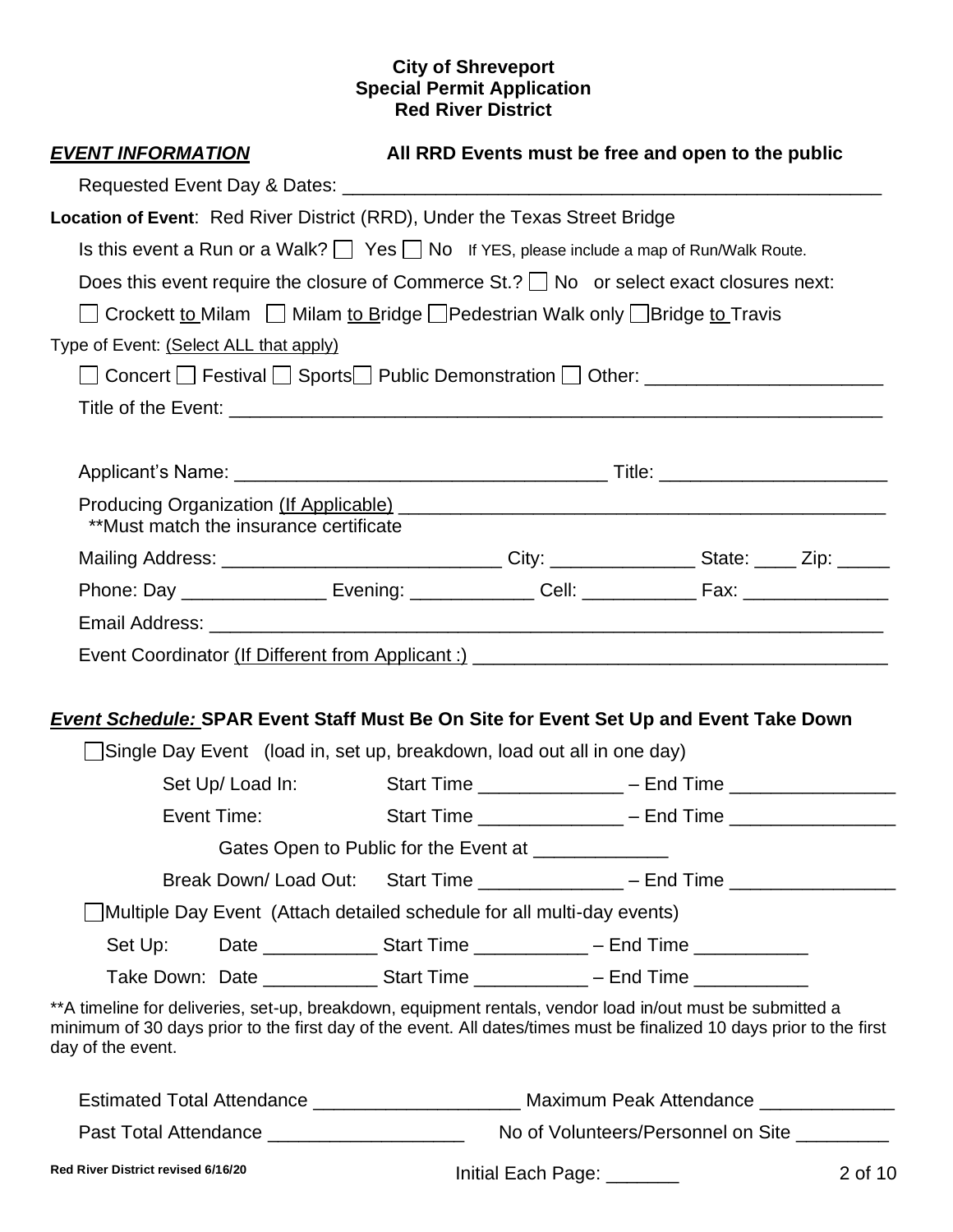# *ADVERTISING FOR EVENTS IN PUBLIC FACILITIES*

| No advertisement or invitations for the event may be made without <b>APPROVAL</b> from Task |  |  |  |  |  |
|---------------------------------------------------------------------------------------------|--|--|--|--|--|
| Force FIRST and the execution of the contract. In NO case shall the number of tickets       |  |  |  |  |  |
| printed or sold <b>EXCEED</b> the maximum occupancy of the facility rented.                 |  |  |  |  |  |
| Please describe the type of promotion you will be using:                                    |  |  |  |  |  |
| □ Television Radio □ Posters □ Billboards □ Flyers □ Newspaper □ Invitations                |  |  |  |  |  |
| □ Website: The Social Media:                                                                |  |  |  |  |  |
| Contact name & phone number to be used for public information:                              |  |  |  |  |  |

All advertising that names SPAR/ City of Shreveport as a sponsor/ partner must use the City of Shreveport logo. Please contact Event Services Administration for proper logo formatting info.

\_\_\_\_\_\_\_\_\_\_\_\_\_\_\_\_\_\_\_\_\_\_\_\_\_\_\_\_\_\_\_\_\_\_\_\_\_\_\_\_\_\_\_\_\_\_\_\_\_\_\_\_\_\_\_\_\_\_\_\_\_\_\_\_\_\_\_\_\_\_\_\_\_

#### *EVENT DETAILS*

## **In order to eliminate any confusion, Event Organizer MUST include RRD Management on ALL email communication with RRD Tenants.**

The RRD site map is included with this Permit Application.

SPAR equipment is available in limited quantities. The set-up plans (Diagram) for the event must be submitted with the application in full and includes the following information:

| $\Box$ Concert (no seating/ tables provided)        |                                             |
|-----------------------------------------------------|---------------------------------------------|
| $\Box$ Chairs only                                  | $\Box$ Requesting SPAR $\Box$ Or Contractor |
| Round Tables (60in round; sit up to 8 people)       | $\Box$ Requesting SPAR $\Box$ Or Contractor |
| $\Box$ Rectangle (8 foot table; sit up to 8 people) | $\Box$ Requesting SPAR $\Box$ Or Contractor |
| $\Box$ Stage (trailer, aluminum, or other vendor)   | $\Box$ Requesting SPAR $\Box$ Or Contractor |
|                                                     |                                             |

Will vehicles be used in the decorations or load in or load out?

| No                                    |
|---------------------------------------|
|                                       |
|                                       |
|                                       |
| Phone Number: _______________________ |
|                                       |
|                                       |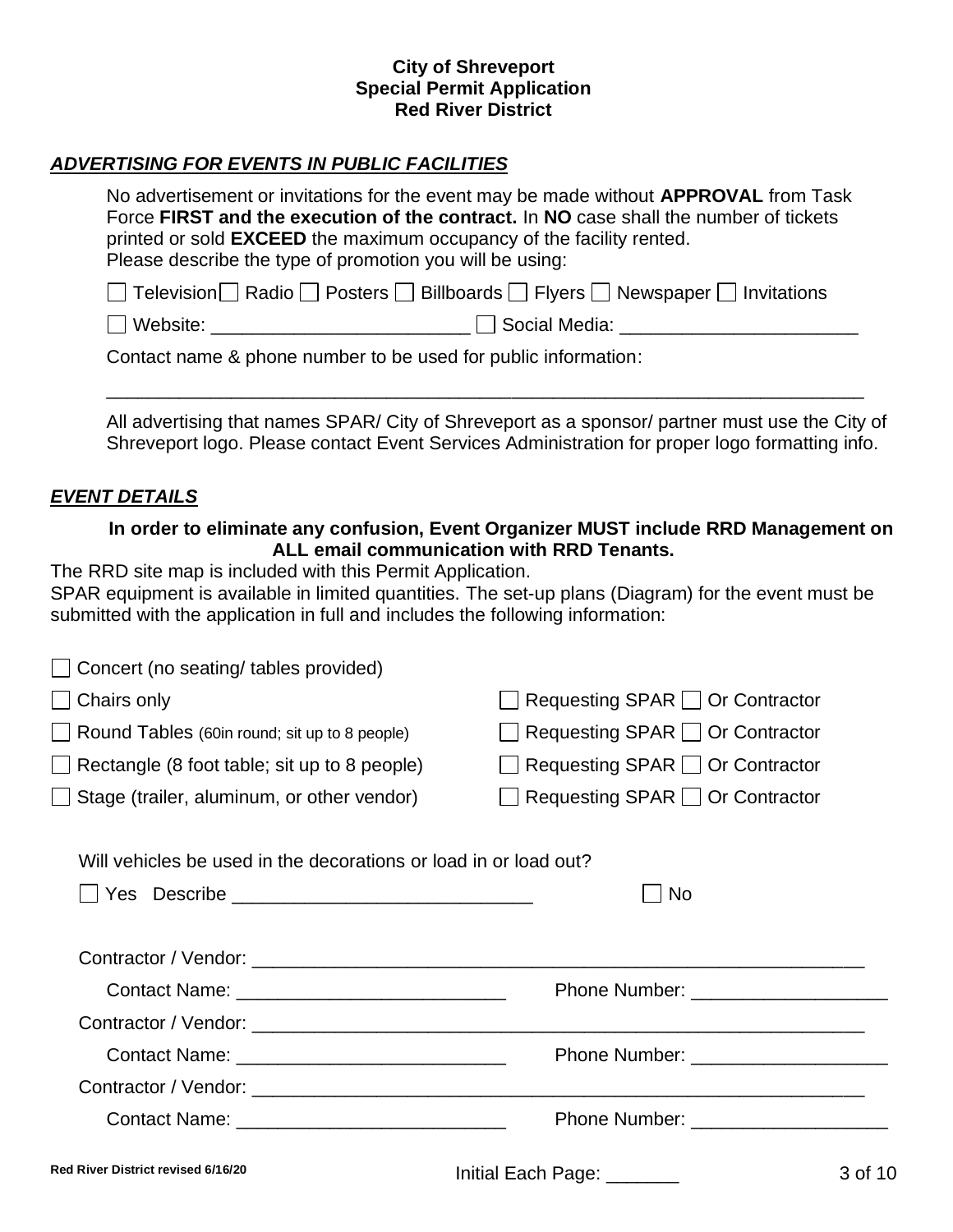# **City of Shreveport Special Permit Application**

| <b>Red River District</b>                                                                                                                     |                                                |
|-----------------------------------------------------------------------------------------------------------------------------------------------|------------------------------------------------|
| Will you be using tents? $\Box$ Yes $\Box$ No                                                                                                 | Will the tent have sides? $\Box$ Yes $\Box$ No |
| Private Pop Up tents? $\Box$ Yes $\Box$ No                                                                                                    | If yes, how many sides: _______                |
| OR Contracted tent company? $\Box$ Yes $\Box$ No                                                                                              |                                                |
|                                                                                                                                               |                                                |
| Will a generator be used for power, including any vendor, especially food?                                                                    | Yes     No                                     |
| Please remember you cannot refuel during event.                                                                                               |                                                |
| The generator must be off for at least 1 hour prior to refueling                                                                              |                                                |
| The generator must be safe from public as well as spare gasoline/diesel.                                                                      |                                                |
| Electrical Hook-up: 110v and 220v available in the following configurations                                                                   |                                                |
| Number of 110 Outlets needed: _____ Number of 220 Outlets needed: ____                                                                        |                                                |
| Booth Exhibits: Anticipated # ______________                                                                                                  |                                                |
| Number of Vendors Expected: _______________ Vendor Participation Fee: __________                                                              |                                                |
| Please include the event's vendor registration form with this Permit Application.                                                             |                                                |
| Will water hook-ups/faucets be needed?**   Yes   No                                                                                           |                                                |
| ** Attach detailed description with electrical grid and booth layout 10 days prior for set up.                                                |                                                |
| ** Water reclamation tanks are required in some locations at Event Organizer's expense.                                                       |                                                |
|                                                                                                                                               |                                                |
| No substitutions to live entertainment groups are allowed without approval of RRD Staff.                                                      |                                                |
| Volume levels are determined by tenant needs.                                                                                                 |                                                |
|                                                                                                                                               |                                                |
| <b>LIST ALL</b> Other Entertainment (i.e. Carnival rides, sporting activities, bounce houses, etc.)                                           |                                                |
|                                                                                                                                               |                                                |
|                                                                                                                                               |                                                |
| All Carnival ride and Inflatables must be inspected by the Louisiana State Fire Marshal's Office.                                             |                                                |
| Organizer is responsible for requesting the inspector a minimum of 14 days prior to event admission, whether<br>free charge or admission:     |                                                |
| Current Amusement Ride Inspector: Captain Ricky Roubique 1-225-938-2360 1-800-256-5452                                                        |                                                |
|                                                                                                                                               |                                                |
| Any plans on indoor or outdoor fireworks or pyrotechnics, including fog? UYes                                                                 | No                                             |
|                                                                                                                                               |                                                |
|                                                                                                                                               |                                                |
| Shreveport Fire Dept Fire Prevention office must be contacted at minimum of 30 days prior.<br>State Fire Marshal office may also be required. |                                                |
|                                                                                                                                               |                                                |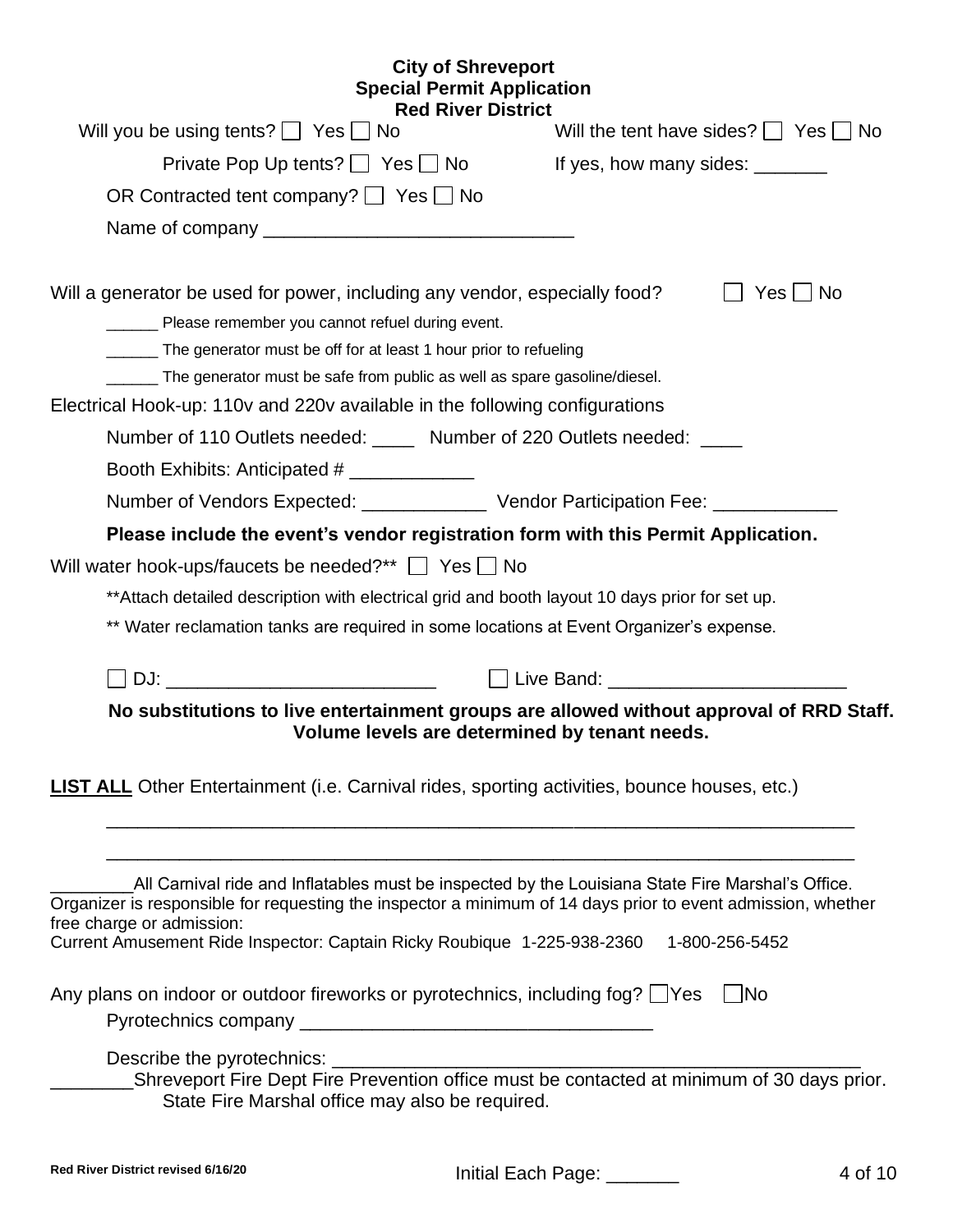Concessions or Food Vendors including Food Trucks (Please make sure each food vendor has a certificate of liability insurance)

# **RRD tenants must provide food unless permission is granted to use other food options.**

Describe each vendor (to be included in the electrical site plan spreadsheet)

\_\_\_\_\_\_\_\_ If using generator, may not refuel during event nor while running. Generators must cool down 1 hour before refueling.

Grease cooking must have k class extinguisher. Non grease cooking must have red fire extinguisher.

\_\_\_\_\_\_\_\_ If Food Vendors are to participate, please provide them with a copy of the attached "Grease Disposal" document to make sure they understand proper food waste handling.

|                   | FOOD TRUCKS MUST NOT SERVE BEVERAGES OF ANY KIND. Beverages must be purchased |  |  |  |  |  |
|-------------------|-------------------------------------------------------------------------------|--|--|--|--|--|
| from RRD tenants. |                                                                               |  |  |  |  |  |

Will alcoholic beverages be sold / served / consumed?  $\Box$  Yes  $\Box$  No

# **Liquor must be purchased from RRD tenants. Liquor cannot be sold in the public spaces without special permission granted from SPAR Event Services.**

Will beer trailers be used?  $\Box$  Yes  $\Box$  No Margarita Machines  $\Box$  Yes  $\Box$  No

Liquor Permit should be requested from the **City of Shreveport – ABO** office no later than ten (10) days prior to the event. Liquor Caterer must be selected from the approved list which can be requested through the ABO office. Permission's letter can be provided by the SPAR Event Services Administration office but a COI must be provided beforehand.

**State of Louisiana Permit is required also.** A letter to the State office can be provided by SPAR Event Services Administration and is required by the State thirty (30) days prior to the event. Please refer to the Louisiana Alcohol and Tobacco Control website [\(http://www.atc.rev.state.la.us/special](http://www.atc.rev.state.la.us/special-event.php)[event.php\)](http://www.atc.rev.state.la.us/special-event.php) to ensure what type of permit you will need for your event.

Name of **ALCOHOL** Caterer: **Example 20** and 20 and 20 and 20 and 20 and 20 and 20 and 20 and 20 and 20 and 20 and 20 and 20 and 20 and 20 and 20 and 20 and 20 and 20 and 20 and 20 and 20 and 20 and 20 and 20 and 20 and 20

# *TRASH DETAIL:*

A trash plan is required, to include how the trash will be discarded from site, if you plan to use other cleaning services besides SPAR. This will be considered by event basis.

\_\_\_\_\_\_\_\_\_\_\_\_\_\_\_\_\_\_\_\_\_\_\_\_\_\_\_\_\_\_\_\_\_\_\_\_\_\_\_\_\_\_\_\_\_\_\_\_\_\_\_\_\_\_\_\_\_\_\_\_\_\_\_\_\_\_\_\_\_\_\_\_\_\_\_\_\_\_

\_\_\_\_\_\_\_\_\_\_\_\_\_\_\_\_\_\_\_\_\_\_\_\_\_\_\_\_\_\_\_\_\_\_\_\_\_\_\_\_\_\_\_\_\_\_\_\_\_\_\_\_\_\_\_\_\_\_\_\_\_\_\_\_\_\_\_\_\_\_\_\_\_\_\_\_\_\_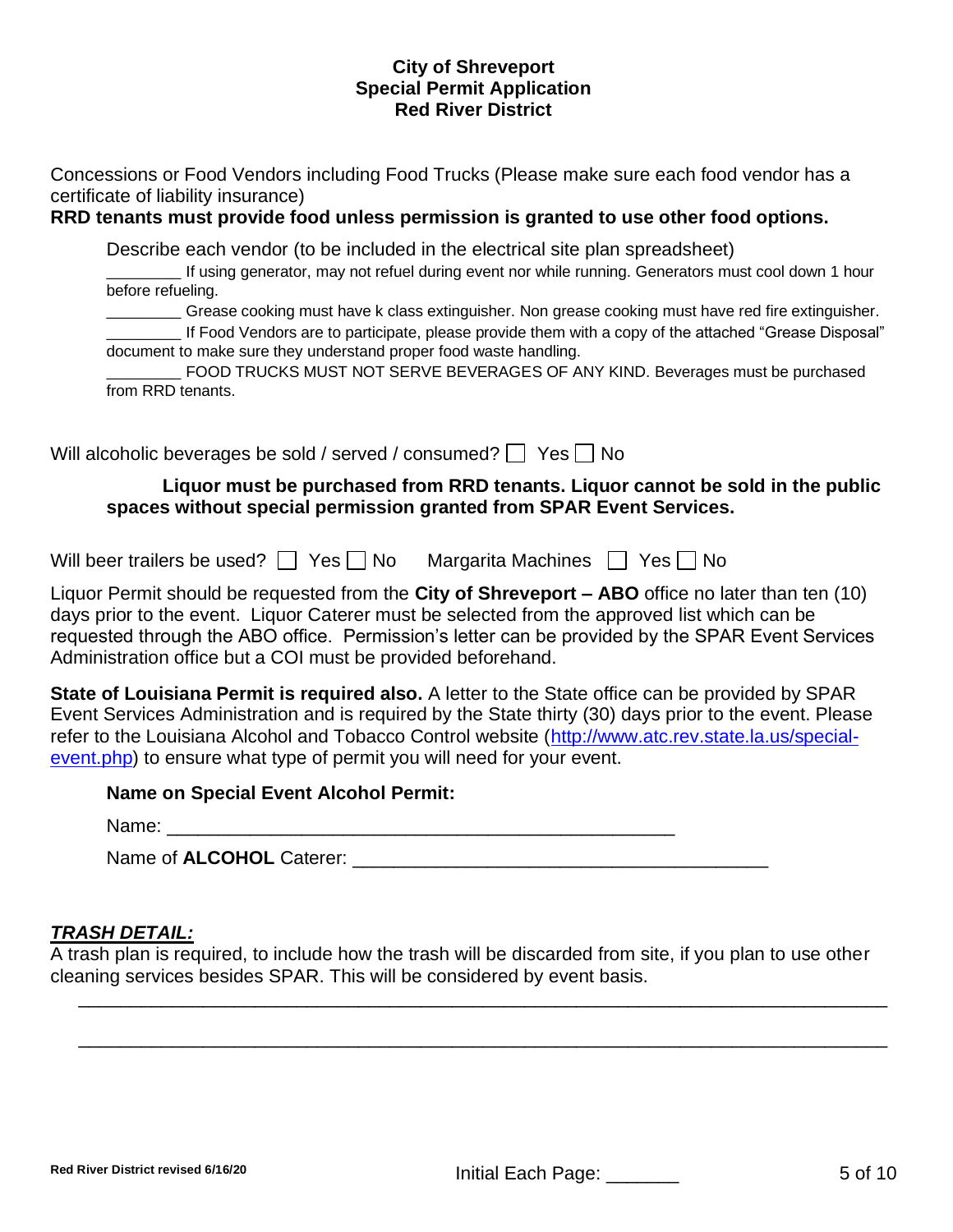# *COST ASSOCIATED WITH EVENT WILL BE BILLED TO APPLICANT/ PRODUCING ORGANIZATION.*

All costs associated with your event including, but not limited to, electrician, event site maintenance and housekeeping provided by SPAR employees, insurance policy, security, EMS & Fire Prevention officer. An estimate for SPAR services will be made available before the contract is signed. **Damage to City Property will be assessed and billed accordingly.**

**Employee Overtime will be invoiced after the event.** The payment is due 30 days after the last day of the event. Payments for Police & EMS & Fire Prevention are due at the end of each event day (Cash or Local Check ONLY made payable to the individual officer).

# *SAFETY PROCEDURES*

**The cost of security is the responsibility of the applicant. Applicant is responsible for submitting officers assigned or requested to the facility before the event day.** 

The number and type will be determined by the Chief of Police or his designee. A labor cost will be provided by the SPD by calling (318) 673-6945 or (318) 673-6946. The requirements of having EMS (318) 673-6720 or Fire Prevention (318) 673-6740 on site will be evaluated and made on the basis of each event by the City of Shreveport Task Force Committee.

# **Applicant is responsible for contacting the Shreveport Police Department and/or the Shreveport Fire Department at least two (2) weeks prior to the event.**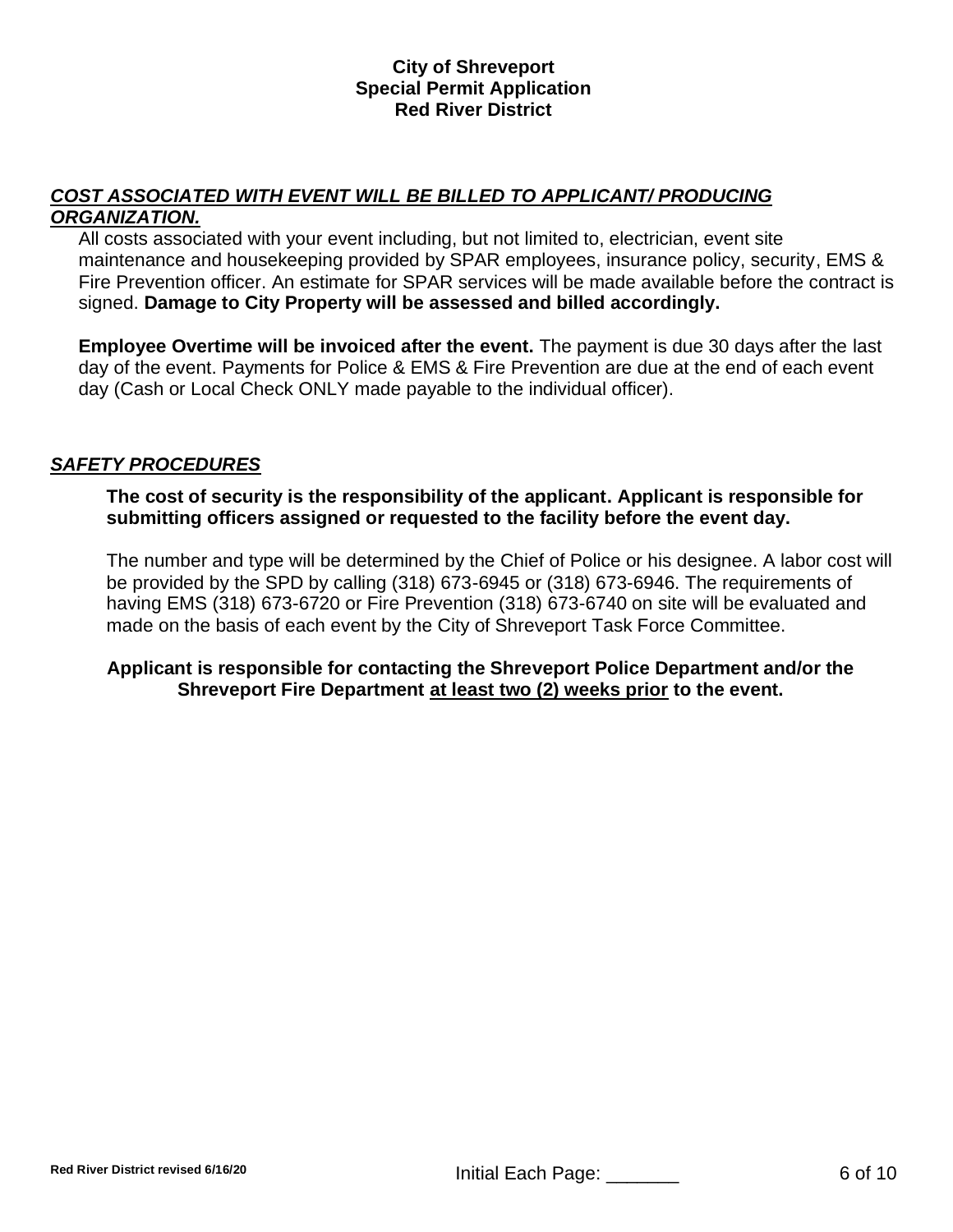#### **INSURANCE REQUIREMENTS:**

For the application to be approved, the applicant must submit a City-Approved Certificate of Liability Insurance naming the City of Shreveport as the additional insured. The Certificate must have the City of Shreveport as the certificate holder. **The Insured must match the Producing Organization or Applicant's Name and information.** The Certificate of insurance must be submitted with this permit application. The time limit on the policy must include set-up and takedown times, as well as the time of the event. The beginning of the set-up is to include deliveries prior to the event date, such as tents, flowers, decorations, portable toilets, etc. User's insurance is to be written by companies licensed to do business in the State of Louisiana at the time the policies are issued and will be written by companies with A.M. Best ratings of B+VII or better otherwise acceptable to the City. **All insurance policies must have a thirty (30) day Notice of Cancellation Endorsement, Waiver of Subrogation, and City of Shreveport as the Additional Insured.** 

The Applicant will, at his/her own expense, provide and maintain certain insurance in full force and effect at all times during the term of the agreement. Such insurance, at a minimum, must include the following coverage's and limits of liability.

- a) **Commercial General Liability Insurance (CGL)** in the amount not less than amount of \$1,000,000 (One Million) per occurrence and \$2,000,000 (Two Million) general aggregate. This policy should be endorsed to name the City and the property owner as additional insured. This policy will contain the following endorsements in favor of the Owner:
	- **a. Waiver of Subrogation Endorsement**
	- **b. Thirty (30) day notice of Cancellation Endorsement**
	- **c. Additional Insured Endorsement Naming City of Shreveport**
- b) The CGL policy must be endorsed to remove the liquor liability exclusion contained in the policy if the contractor intends to allow the sale, serving, or consumption of alcoholic beverages at the event. **Host Liquor Liability is required if not already in the policy.**
- c) Insurance types, limits, & prices are subject to change, depending on the type of event.
- d) **Worker's Compensation Insurance** as required by laws of the State of Louisiana and Employer's Liability Insurance in a minimum amount of \$1,000,000 (one million). This policy will contain the following endorsements in favor of the Owner:
	- **a. Waiver of Subrogation Endorsement**
	- **b. Thirty (30) day notice of Cancellation Endorsement**
	- **c. Additional Insured Endorsement Naming City of Shreveport**
- e) **Business Automobile Liability Coverage** will protect against all claims for bodily injury or property damage, covering all owned, non-owned, and hired vehicles used in connection with the work including loading and unloading with minimum limits of \$100,000 (One Hundred Thousand) per person and \$300,000 (Three Hundred Thousand) per accident. This policy will contain the following endorsements in favor of the Owner:
	- **a. Waiver of Subrogation Endorsement**
	- **b. Thirty (30) day notice of Cancellation Endorsement**
	- **c. Additional Insured Endorsement Naming City of Shreveport**
- **f) NO SUBSITUTIONS OR CHANGES TO INSURANCE REQUIREMENTS WILL BE ALLOWED UNLESS APPROVED BY THE CITY OF SHREVEPORT, RISK MANAGER. Current Risk Manager: Evelyn Kelly, (318) 673-5540.**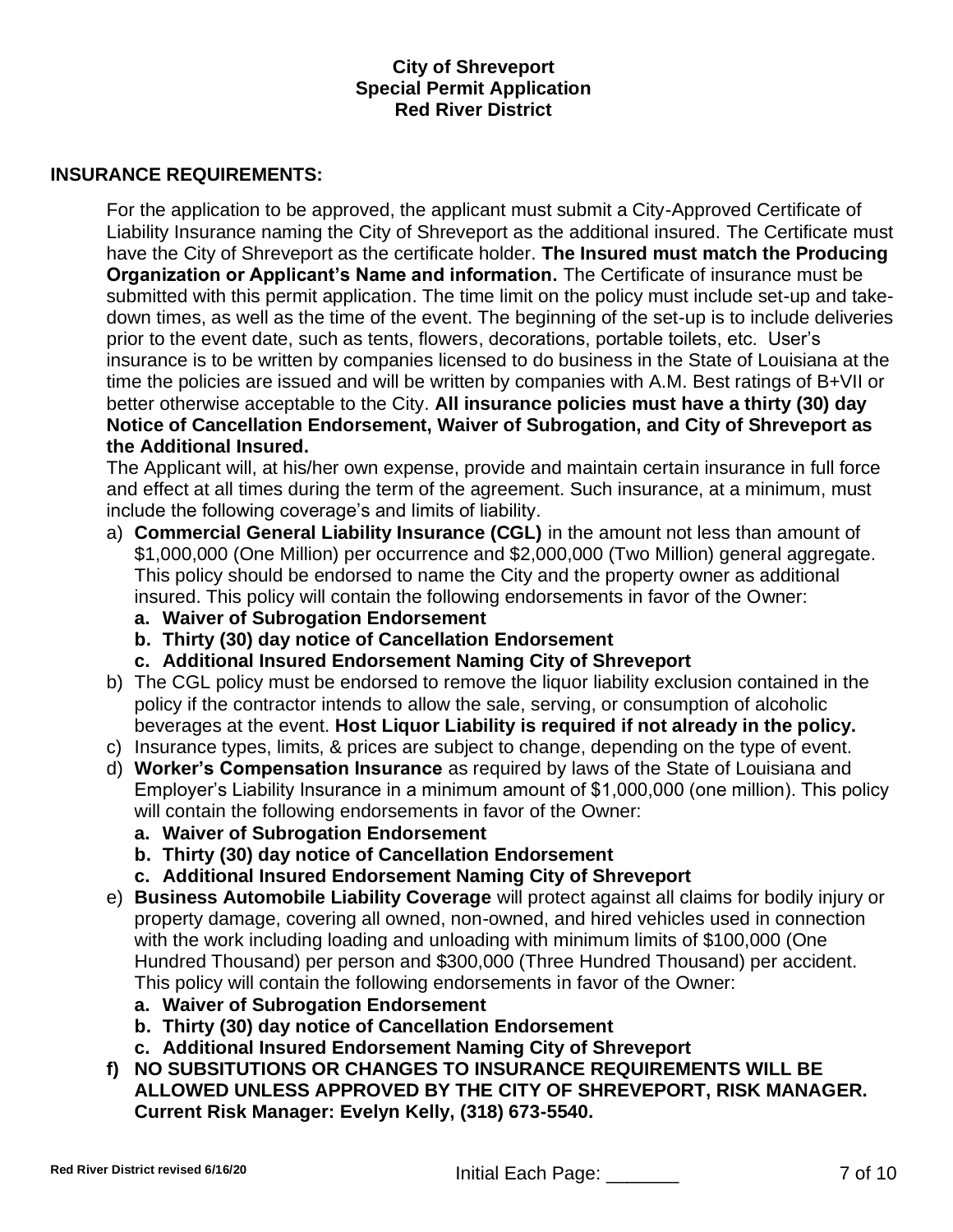## *HOLD HARMLESS CLAUSE*

Applicants (Organizations/Applicant) will indemnify, defend and hold harmless the City of Shreveport, its agents, its employees and authorized volunteers from and against all claims, damages, losses and expenses, including attorney's fees, arising out of the permitted activity or conduct of permittee's operation of the event if such claim (1) is attributable to personal injury, bodily injury, disease or death or injury to or destruction of property, including the loss of uses there from and (2) is not caused by any negligent act or omission of willful misconduct of the City of Shreveport or its employees acting within the scope of their employment.

The City of Shreveport shall not be liable for Applicants' inability to hold the permitted activity for any reason including, but not limited to, catastrophe, act of war, civil disturbance, global pandemic, public health emergency, act of God or similar contingency beyond the reasonable control of the City of Shreveport. Applicants shall take all such measures as may be necessary to develop contingency plans to mitigate any disruption for such permitted activity. Applicants will indemnify, defend and hold harmless the City of Shreveport, its agents, its employees and authorized volunteers from and against all claims, damages, losses and expenses, including attorney's fees, arising out of the Applicants' inability to hold the permitted activity.

#### *APPLICANT STATMENT*

I, the undersigned, do attest that the information provided is true and correct to the best of my knowledge. If any part of this application IS NOT TRUE, then the application WILL BE REJECTED and/or the contract WILL BE VOIDED. I understand that it is my responsibility to ensure compliance with the following:

- a) The observance of all applicable laws and ordinances;
- b) Any stipulations or restrictions of the permit;
- c) The applicant will assume any and all liabilities that may arise by the permitted activity as noted in the above Hold Harmless Clause; and
- d) Applicant will notify the Division Manager of Event Services, (Catherine Kennedy) or designee, in writing if any of the information given in this application changes **ten (10) days prior to the first day of the event.**

\_\_\_\_\_\_\_\_\_\_\_\_\_\_\_\_\_\_\_\_\_\_\_\_\_\_\_\_\_\_\_\_ Signature of Person Requesting Permit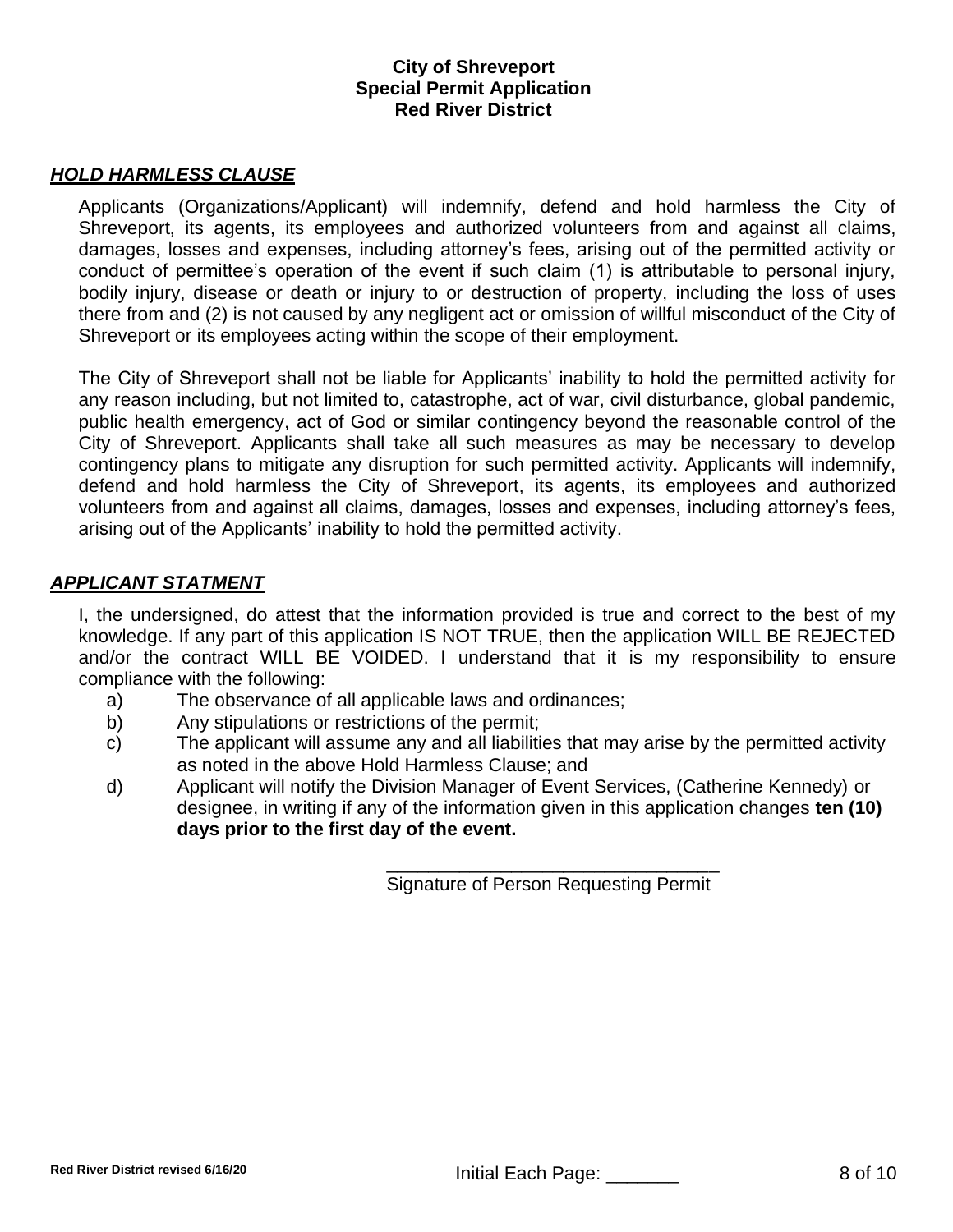| FOR OFFICE USE ONLY: EVENT INFORMATION      |                                  |                     |  |  |  |  |  |  |
|---------------------------------------------|----------------------------------|---------------------|--|--|--|--|--|--|
|                                             |                                  |                     |  |  |  |  |  |  |
|                                             |                                  |                     |  |  |  |  |  |  |
|                                             |                                  |                     |  |  |  |  |  |  |
| <b>EVENT TASK FORCE COMMITTEE</b>           | <b>DATE</b>                      | <b>APPROVED BY:</b> |  |  |  |  |  |  |
| <b>Traffic Engineering</b>                  |                                  |                     |  |  |  |  |  |  |
| <b>Sportran</b>                             |                                  |                     |  |  |  |  |  |  |
| <b>Shreveport Police</b>                    |                                  |                     |  |  |  |  |  |  |
| <b>Shreveport Fire Prevention</b>           |                                  |                     |  |  |  |  |  |  |
| <b>Shreveport Fire/EMS</b>                  |                                  |                     |  |  |  |  |  |  |
| <b>Risk Management</b>                      |                                  |                     |  |  |  |  |  |  |
| <b>Red River District Event Coordinator</b> |                                  |                     |  |  |  |  |  |  |
| <b>Division Manager of Event Services</b>   |                                  |                     |  |  |  |  |  |  |
|                                             |                                  |                     |  |  |  |  |  |  |
| FOR OFFICE USE ONLY:                        | 501(c)3; must have documentation |                     |  |  |  |  |  |  |
| <b>Estimated Personnel: \$</b>              | (Invoiced Post-Event)            |                     |  |  |  |  |  |  |
| Total Estimated Cost = $$$ ________         |                                  |                     |  |  |  |  |  |  |
| $Total Cost = $$                            |                                  |                     |  |  |  |  |  |  |